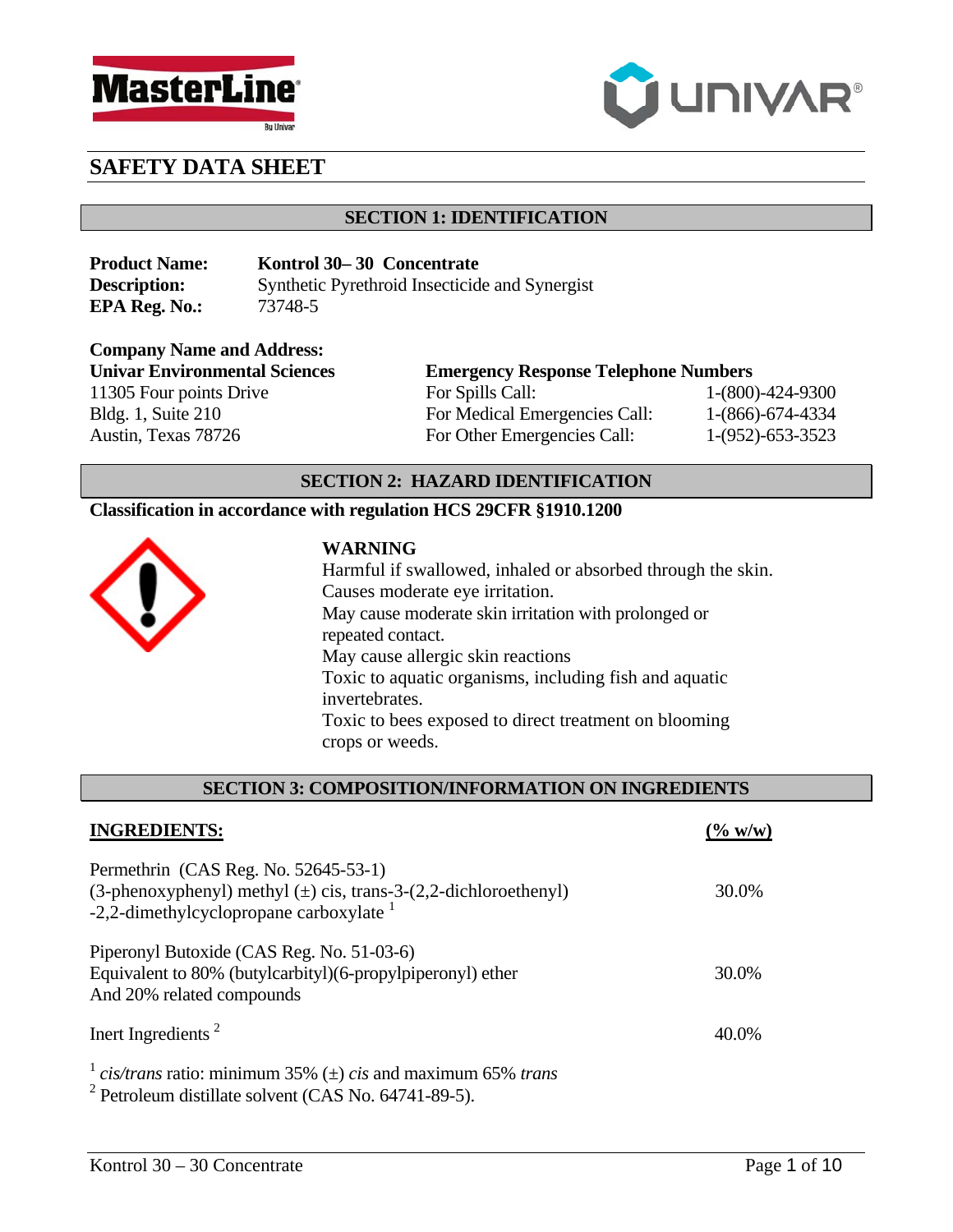



#### **SECTION 4: FIRST AID MEASURES**

# **FIRST AID**

| If in Eyes:                       | Hold eye open and rinse slowly and gently with water for 15-20 minutes.<br>Remove contact lenses, if present, after the first 5 minutes, then continue<br>rinsing eye. Call a poison control center or doctor for treatment advice.          |
|-----------------------------------|----------------------------------------------------------------------------------------------------------------------------------------------------------------------------------------------------------------------------------------------|
| If on Skin or<br><b>Clothing:</b> | Take off contaminated clothing. Rinse skin immediately with plenty of<br>water for $15 - 20$ minutes. Call a poison control center or doctor for<br>treatment advice.                                                                        |
| If Swallowed:                     | Immediately call a poison control center or doctor. Do not induce vomiting<br>unless told to do so by a poison control center or doctor. Do not give any<br>liquid to the person. Do not give anything by mouth to an unconscious<br>person. |
| If Inhaled:                       | Move person to fresh air. If person is not breathing, call 911 or an<br>ambulance, then give artificial respiration, preferably by mouth-to-mouth,<br>if possible. Call a poison control center or doctor for further advice.                |

Have the product container or label with you when calling a poison control center or doctor, or going for treatment. For information on this product, contact the National Pesticide Information Center at 1-800-858-7378. You may also contact the National Poison Control Center, 1-800-222- 1222 for emergency medical treatment information.

**Note to Physician:** Contains petroleum distillate – vomiting may cause aspiration pneumonia.

## **SECTION 5: FIRE-FIGHTING MEASURES**

## **NATIONAL FIRE PROTECTION ASSOCIATION (NFPA) RATINGS:**

|                             | Category<br>Health<br>Flammability<br>Reactivity | <b>Rating</b><br>$\overline{0}$                                                        |  |
|-----------------------------|--------------------------------------------------|----------------------------------------------------------------------------------------|--|
| Flash Point:                |                                                  | $>$ 230 F (110°C)                                                                      |  |
| Method Used:                |                                                  | <b>TCC</b>                                                                             |  |
| <b>Extinguishing Media:</b> |                                                  | Foam, $CO2$ , or dry chemical is preferred. Soft stream water fog<br>only if necessary |  |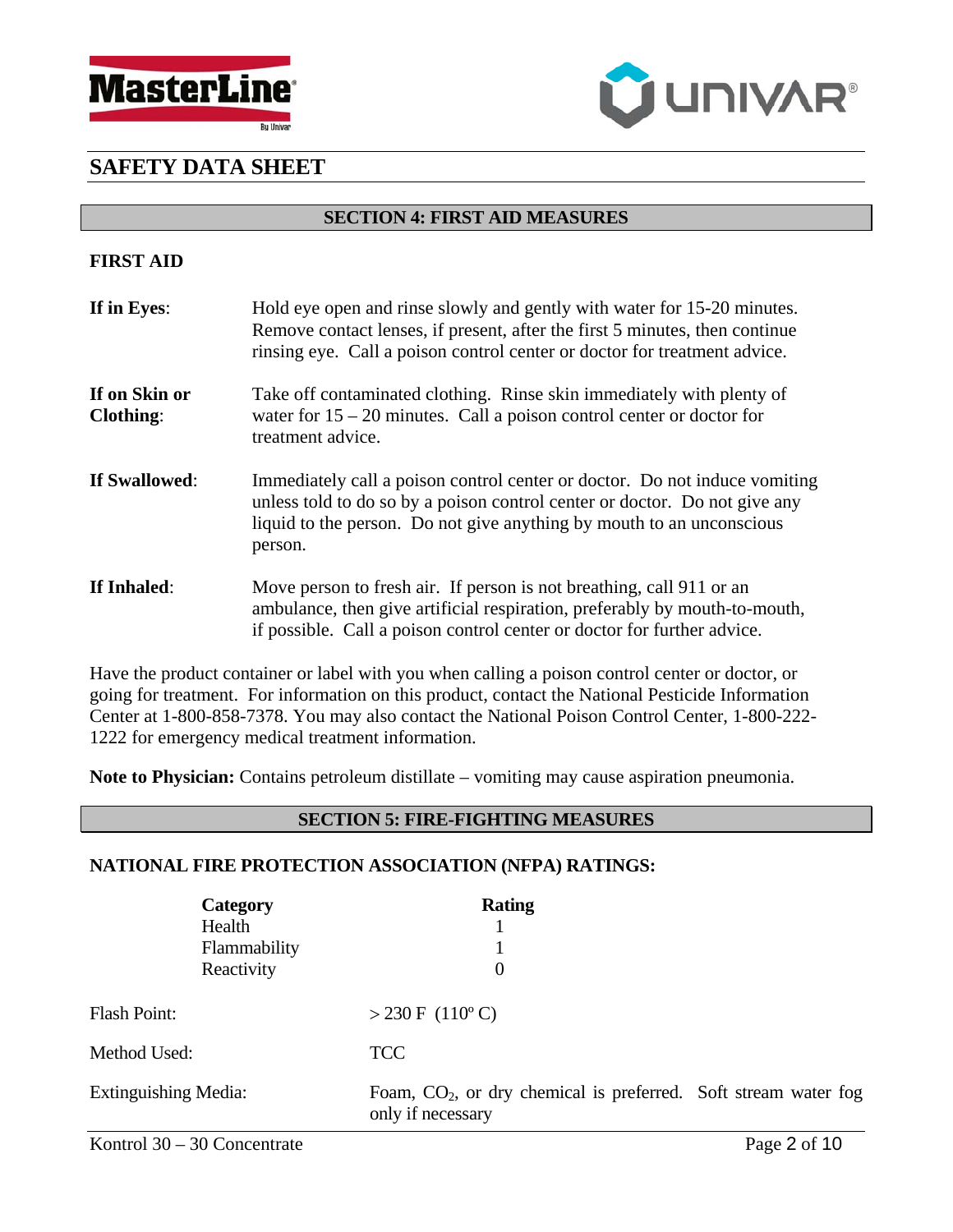



#### **SECTION 5: FIRE-FIGHTING MEASURES (CONT'D)**

| Fire & Explosion Precautions: | Foam fire-extinguishing system is preferred because<br>uncontrolled water can spread possible contamination.<br>Do not allow fire-fighting water to escape into waterways<br>or sewers. Toxic irritating gases can be formed. |
|-------------------------------|-------------------------------------------------------------------------------------------------------------------------------------------------------------------------------------------------------------------------------|
| Fire-Fighting Equipment:      | Use positive-pressure self-contained breathing apparatus                                                                                                                                                                      |

## **SECTION 6: ACCIDENTAL RELEASE MEASURES**

and full protective equipment.

**SPILLS OR LEAKS:** Wear protective clothing as described in Section 7: Handling and Storage of this MSDS. Absorb liquid with material such as clay, sand, sawdust, or dirt. Sweep up and place in a suitable container for disposal and label the contents. Area can be washed down with a suitable solution of bleach or soda ash and an appropriate alcohol (methanol, ethanol, or isopropanol). Follow this by washing with a strong soap and water solution. Absorb any excess liquid as indicated above, and add to the disposal container. Keep product, contaminated materials and wash water out of streams and sewers. Wash exposed body areas thoroughly after handling.

# **SECTION 7: HANDLING AND STORAGE**

Keep out of reach of children. Do not contaminate water, food or feed by storage or disposal. Do not use, pour, spill or store near heat or open flame.

**HANDLING:** Wear proper safety equipment specified in Section 8 when mixing, loading or otherwise handling this product.

**STORAGE:** Keep this product in its tightly closed original container when not in use. Store in a cool, dry (preferably locked) area that is designated for such insecticides and also inaccessible to children and animals. Avoid exposure to extreme temperatures. In case of spill or leakage, soak up with an absorbent material such as sand, sawdust, earth, fuller's earth, etc. Dispose of with chemical waste.

# **SECTION 8: EXPOSURE CONTROLS/PERSONAL PROTECTION**

#### **EXPOSURE GUIDELINE(S):**

#### **MATERIAL: OSHA PEL ACGIH TLV**

| Active Ingredients: | Permethrin           | Not established               | Not estal          |
|---------------------|----------------------|-------------------------------|--------------------|
|                     | Piperonyl Butoxide   | Not established               | Not estal          |
| Inert Ingredient:   | Petroleum Distillate | $5 \text{ mg/m}^3$ (oil mist) | $5 \text{ mg/m}^3$ |

Not established Not established Not established Not established

 $5 \text{ mg/m}^3$  (oil mist)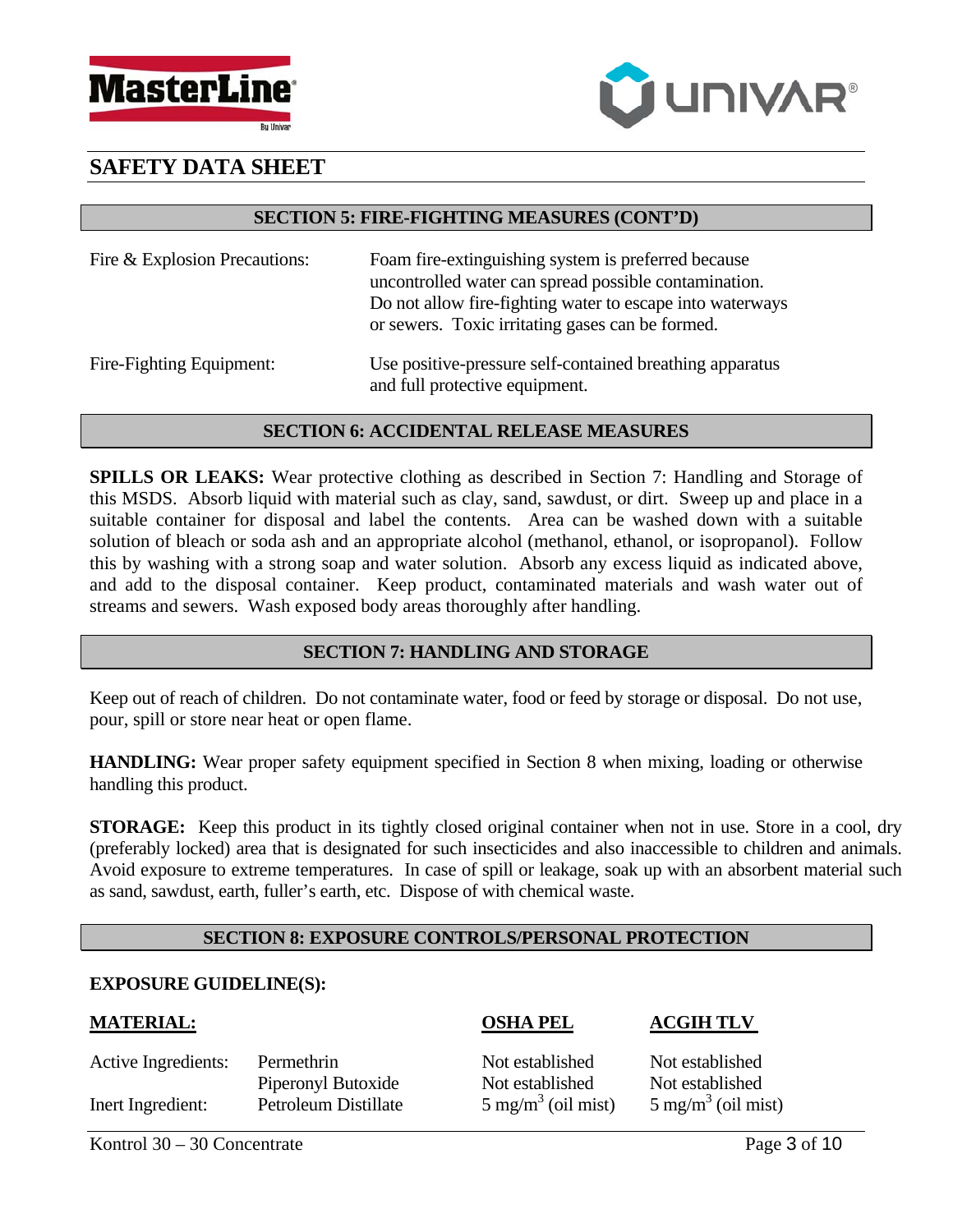



## **SECTION 8: EXPOSURE CONTROLS/PERSONAL PROTECTION (CONT'D)**

**VENTILATION:** Provide general and/or local exhaust ventilation to control airborne levels below the exposure guideline. Ventilate all transport vehicles prior to unloading.

# **PERSONAL PROTECTIVE EQUIPMENT**

**Mixers, loaders, applicators, and other handlers must wear:** Long-sleeve shirt; long pants; shoes and socks; chemical-resistant gloves for all handlers except for applicators using motorized ground equipment, pilots and flaggers; and chemical-resistant apron for mixers/loaders, persons cleaning equipment, and persons exposed to the concentrate.

See engineering controls for additional information.

#### **User Safety Requirements:**

Follow manufacturer's instructions for cleaning/maintaining PPE. If no such instructions for washables exist, use detergent and hot water. Keep and wash PPE separately from other laundry.

Discard clothing and other absorbent materials that have been drenched or heavily contaminated with this product's concentrate. Do not reuse them.

#### **User Safety Recommendations:**

- Users should wash hands before eating, drinking, chewing gum, using tobacco, or using the toilet.
- Users should remove clothing/PPE immediately if pesticide gets inside. Then wash thoroughly and put on clean clothing.
- Users should remove PPE immediately after handling this product. Wash the outside of gloves before removing. As soon as possible, wash thoroughly and change into clean clothing.

#### **Engineering Controls**

Pilots must use an enclosed cockpit that meets the requirements listed in the Worker Protection Standard (WPS) for agricultural pesticide [40 CFR §170.240(d)(6)].

## **SECTION 9: PHYSICAL AND CHEMICAL PROPERTIES**

| Color:                 | Light yellow                                  |
|------------------------|-----------------------------------------------|
| <b>Physical State:</b> | Liquid                                        |
| Odor:                  | Slight chemical odor                          |
| Density:               | 8.3 lbs/gal $(0.99 \text{ gm/cm}^3)$          |
| Solubility:            | Does not disperse in water                    |
| Viscosity:             | $60 \,\text{cps}$                             |
| pH:                    | Not applicable - does not disperse with water |
| Stability:             | <b>Stable</b>                                 |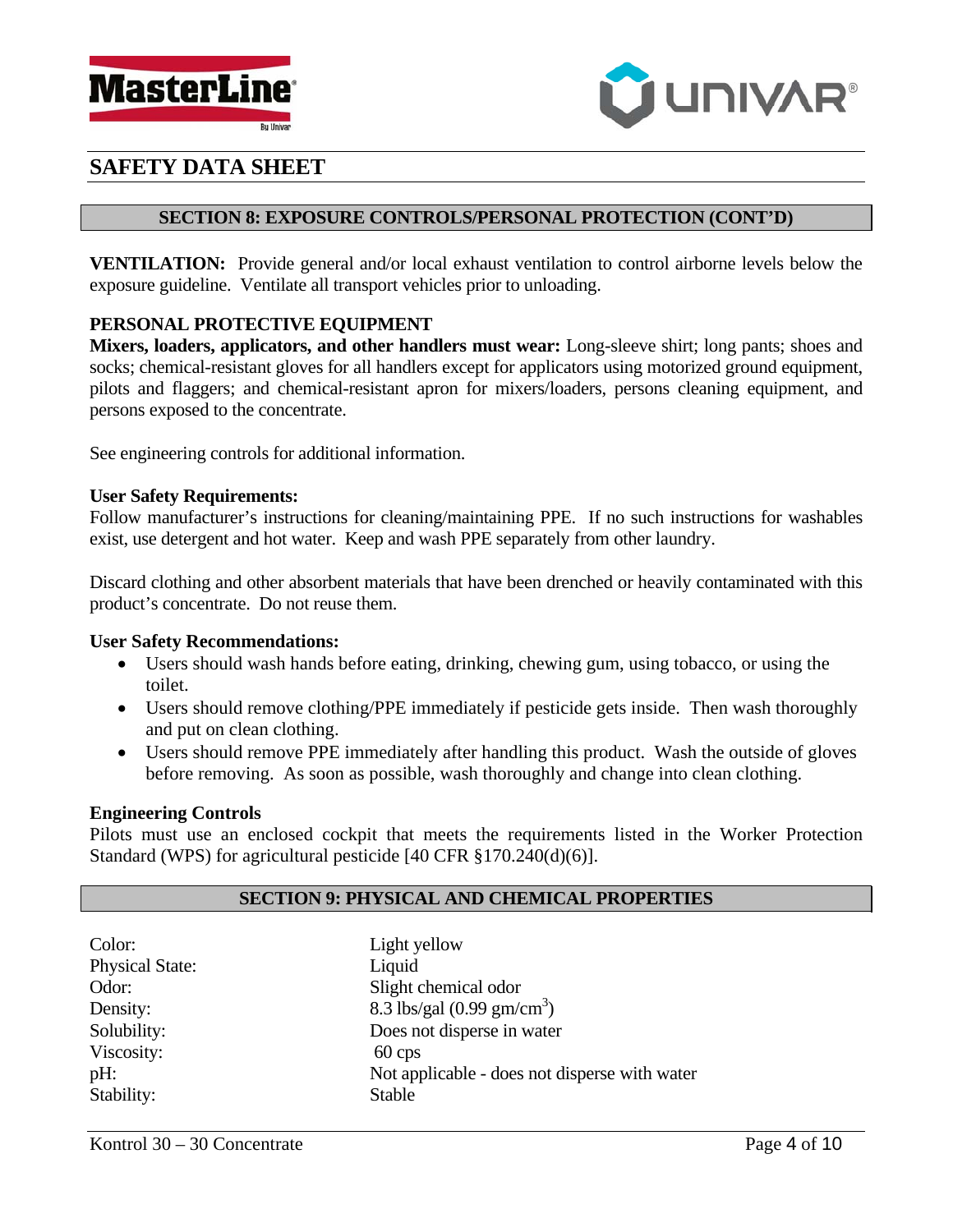



**SECTION 10: STABILITY AND REACTIVITY** 

| Stability:                | (CONDITIONS TO AVOID) Avoid heating above 230° F<br>$(110o C)$ . Contains a petroleum distillate solvent which can burn.        |
|---------------------------|---------------------------------------------------------------------------------------------------------------------------------|
| Incompatibility:          | (SPECIFIC MATERIALS TO AVOID) Strong Oxidizers.                                                                                 |
| Hazardous Decomposition:  | Under fire conditions hydrogen chloride, oxides of chlorine, carbon<br>dioxide, carbon monoxide, and asphyxiants can be formed. |
| Hazardous Polymerization: | Will not occur.                                                                                                                 |

# **SECTION 11: TOXICOLOGICAL INFORMATION**

**SKIN ABSORPTION:** The acute dermal toxicity is considered to be low. The dermal  $LD_{50}$  for rabbits is greater than 2000 mg/kg.

**INGESTION:** The acute oral toxicity is considered to be low. The oral LD<sub>50</sub> for rats is greater than 1000 mg/kg. Small amounts that might be swallowed incidental to normal handling operations are not likely to cause injury; however, swallowing larger amounts may cause serious injury, even death. If aspirated (liquid enters the lungs), may cause lung damage or even death due to chemical pneumonia.

**INHALATION:** The acute inhalation toxicity is considered to be low. The inhalation  $LC_{50}$  for rats is greater than 4 mg/l for 4 hours. Symptoms of excessive exposure includes squinting eyes, irregular and rattled breathing, ataxia, headache, dizziness, anesthesia, drowsiness, unconsciousness, and other central nervous system effects.

**SYSTEMIC (OTHER TARGET ORGAN) EFFECTS:** Excessive exposure may produce effects on the nervous system such as sensitivity to touch and sound, tremors, abnormal movement, and clonic convulsions. Long-term studies with permethrin in laboratory animal resulted in increased liver and kidney weights, induction of the liver microsomal drug metabolizing enzyme system, and histopathological changes in the lungs and liver. Long-term studies with piperonyl butoxide indicated increased organ weights in the liver, kidney, and adrenal glands.

**CANCER INFORMATION:** Chronic feeding studies with permethrin in mice and rats indicate limited evidence of oncogenicity in laboratory animals. Based on comprehensive evaluations of all relevant health effects data, it was concluded that the oncogenic potential in humans is extremely weak or nonexistent. A chronic feeding study in mice indicate an increased incidence of benign liver tumors; the significance of these findings is questionable and under review. The doses that produced this oncogenic effect in laboratory animals, greatly exceeds human exposure levels for the recommended use of this product.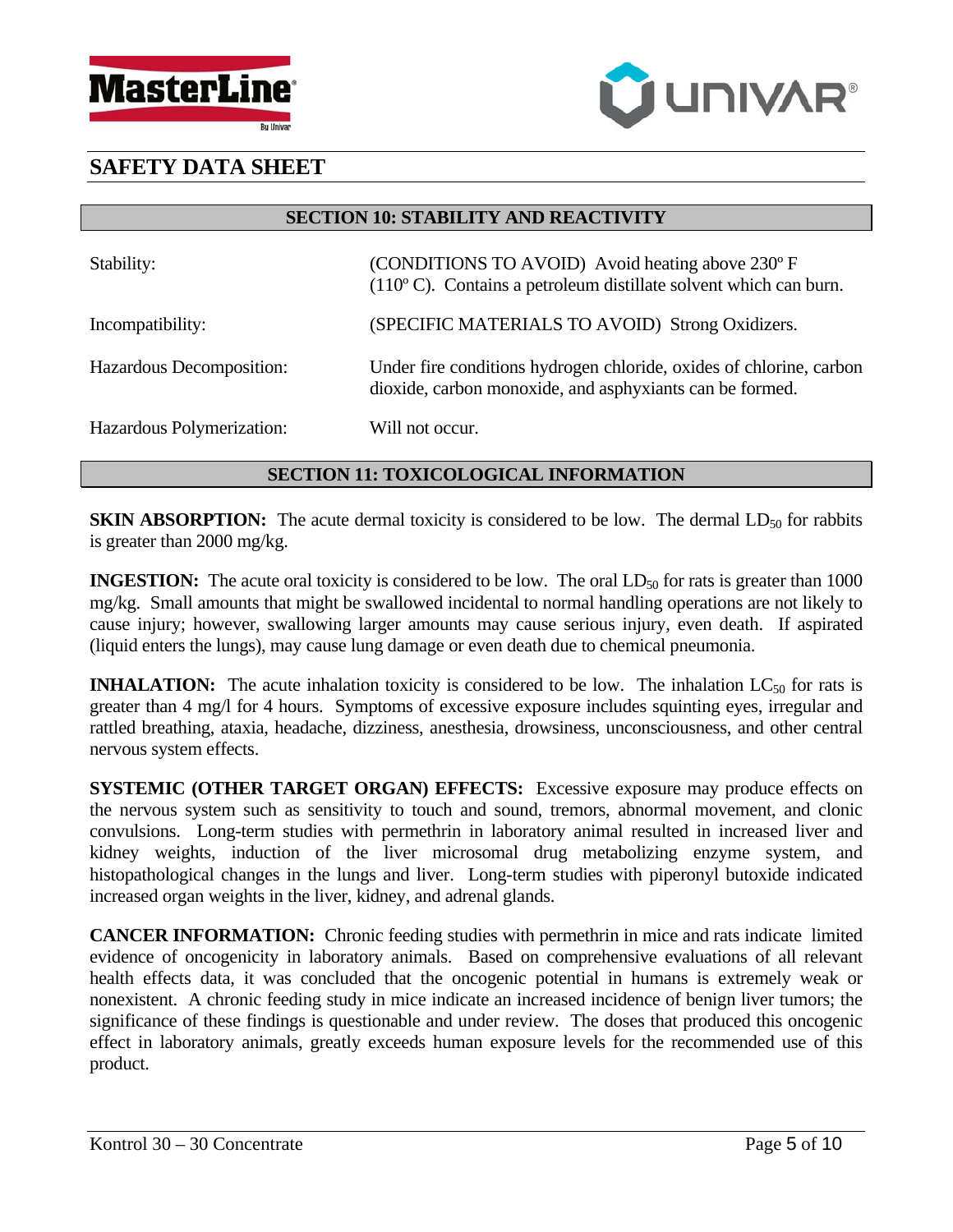



# **SECTION 11: TOXICOLOGICAL INFORMATION (CONT'D)**

**TERATOLOGY (BIRTH DEFECTS):** The active ingredients in this product did not cause birth defects in laboratory animal studies. Exposures having no effect on the mothers had no effect on the fetuses in rabbits and rats. The no-effect levels for permethrin in rabbits and rats were 600 mg/kg and 50 mg/kg, respectively. The no-effect levels for piperonyl butoxide in rabbits and rats were 200 mg/kg and 1000 mg/kg, respectively.

**REPRODUCTIVE EFFECTS:** Permethrin and piperonyl butoxide did not interfere with fertility in animal reproduction studies. The no effect level for permethrin in a two-generation rat reproduction study was 180 mg/kg. The no-effect level for piperonyl butoxide in a two-generation rat reproduction study was 350 mg/kg.

**MUTAGENICITY (EFFECTS ON GENETIC MATERIAL):** Based on a number of *in vivo* and *in vitro* studies, it was concluded that the active ingredients in this product are not mutagenic.

# **SECTION 12: ECOLOGICAL INFORMATION**

**ENVIRONMENTAL SUMMARY:** This pesticide is extremely toxic to aquatic organisms, including fish and aquatic invertebrates. Run-off from treated areas or deposition of spray droplets into a body of water may be hazardous to fish and aquatic invertebrates. Before making the first application in a season, it is advisable to consult with the state or tribal agency with primary responsibility for pesticide regulation to determine if other regulatory requirements exist.

Do not apply over bodies of water (lakes, rivers, permanent streams, natural ponds, commercial fish ponds, swamps, marshes or estuaries), except when necessary to target areas where adult mosquitoes are present, and weather conditions will facilitate movement of applied material away from the water in order to minimize incidental deposition into the water body.

This pesticide is highly toxic to bees exposed to direct treatment on blooming crops or weeds. Do not apply this product or allow it to drift on blooming crops or weeds while bees are actively visiting the treatment areas, except when applications are made to prevent or control a threat to public and/or animal health determined by a state, tribal or local health or vector control agency on the basis of documented evidence of disease causing agents in vector mosquitoes or the occurrence of mosquitoborne disease in animal or human populations, or if specifically approved by the state or tribe during a natural disaster recovery effort.

**PHYSICAL ENVIRONMENTAL PROPERTIES:** In soil, permethrin is stable over a wide range of pH values. Due to its high affinity for organic matter,  $(K_{\text{oc}} = 86,000)$ , there is little potential for movement in soil or entry into ground water. Permethrin has a Log P<sub>OW</sub> of 6.1, but a low potential to bioconcentrate ( $BCF = 500$ ) due to the ease with which it is metabolized. Piperonyl butoxide is reported to have a maximum half-life of 4.3 days in soil and from 0.55 to 1.64 days in aqueous environments.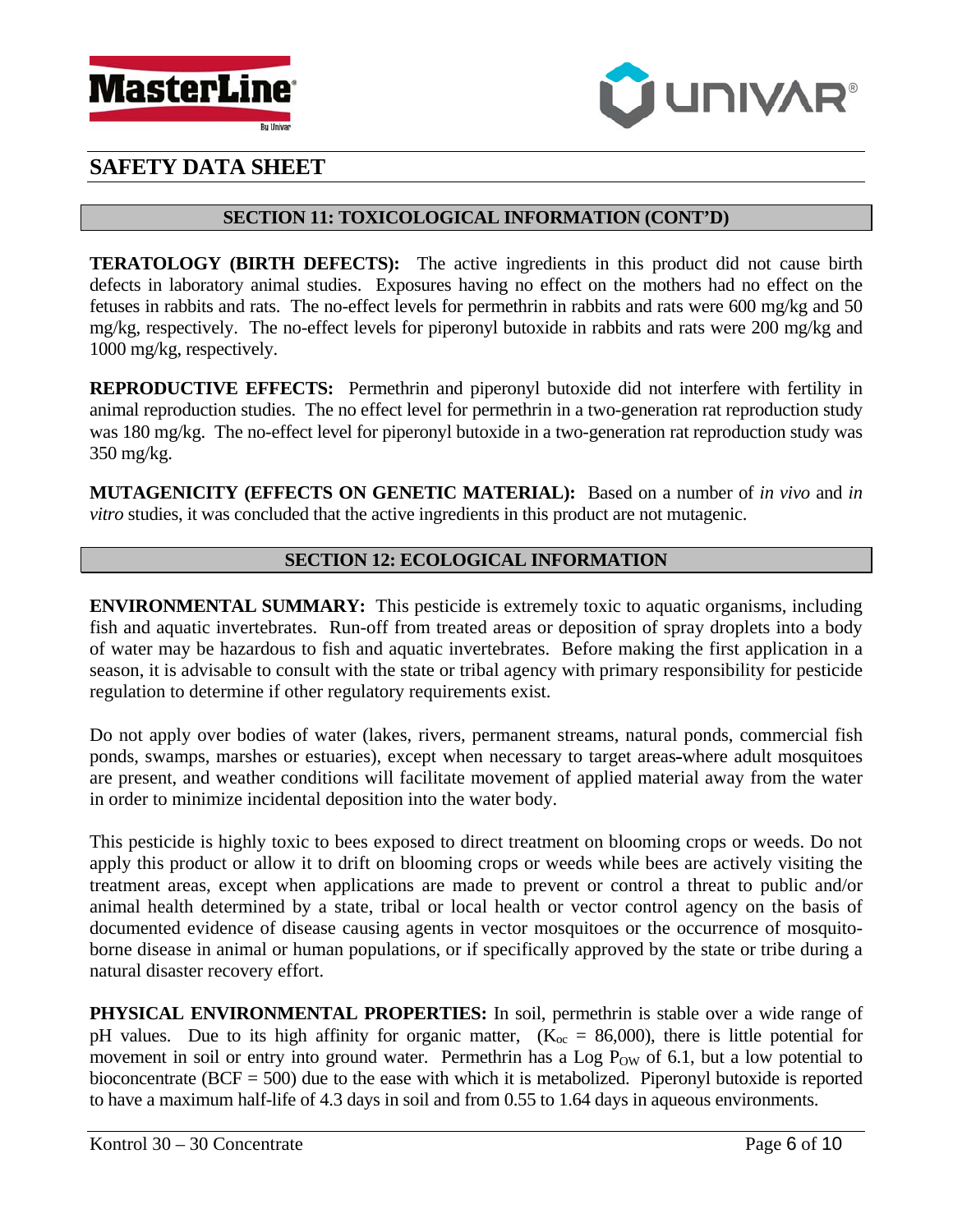



## **SECTION 12: ECOLOGICAL INFORMATION (CONT'D)**

Gravitational settling remove piperonyl butoxide released in the atmosphere as an aerosol. Gaseous piperonyl butoxide degrades in the atmosphere with an estimated half-life of 3.4 hours. It is reported that piperonyl butoxide has a low potential for environmental bioconcentration.

**ENVIRONMENTAL TOXICOLOGY:** Permethrin is highly toxic to fish  $(LC_{50} = 0.5 \mu g/L)$  to 315  $\mu$ g/L) and aquatic invertebrates (LC<sub>50</sub> = 0.02  $\mu$ g/L to 7.6  $\mu$ g/L). Marine species are often more sensitive than the freshwater species. Bacteria, algae, mollusks, and amphibians are much more tolerant of permethrin than the fish and arthropods. Care should be taken to avoid contamination of the aquatic environment. Permethrin is slightly toxic to birds and oral  $LD_{50}$  values are greater than 3,600 mg/kg. Longer dietary studies showed that concentrations of up to 500 ppm in the diet had no effect on bird reproduction. Piperonyl butoxide is acutely toxic to fish ( $LC_{50}$  = 3.94 mg/L to 6.12 mg/L) and highly toxic to aquatic invertebrates  $(LC_{50}$  0.23 mg/L to 0.51 mg/L). Care should be taken to avoid contamination of aquatic environments. Piperonyl butoxide has a low to very low toxicity to birds with an acute oral  $LD_{50}$  greater than 2,250 mg/kg and longer-term dietary studies at  $LC_{50}$  values greater than 5,620 ppm.

#### **SECTION 13: DISPOSAL CONSIDERATIONS**

Do not contaminate water, food or feed by storage or disposal.

**Pesticide Disposal:** Wastes resulting from the use of this product may be disposed of on site or at an approved waste disposal facility.

**Container Handling: Nonrefillable Container:** Metal or Plastic Container. Do not reuse or refill container. Triple rinse or pressure rinse container (or equivalent) promptly after emptying. Offer for recycling, if available, reconditioning if appropriate, or puncture and dispose of in a sanitary landfill, or by other procedures approved by state and local authorities. Triple rinse as follows:

**Containers 5 gallons or less**: Empty the remaining contents into application equipment and drain for 10 seconds after the flow begins to drip. Fill the container ¼ full with water and recap. Shake for 10 seconds. Pour rinsate into mix tank or store rinsate for later use or disposal. Drain for 10 seconds after the flow begins to drip. Repeat this procedure two more times. Once cleaned, offer for recycling if available or reconditioning if appropriate, or puncture and dispose of in a sanitary landfill or by other procedures approved by State and local authorities. Do not cut or weld metal containers.

**Containers larger than 5 gallons:** Empty the remaining contents into application equipment. Fill the container ¼ full with water. Replace and tighten closures. Tip container on its side and roll back and forth, ensuring at least one complete revolution, for 30 seconds. Stand the container on its end and tip back and forth several times. Empty the rinsate into application equipment or a mix tank or store rinsate for later use or disposal. Repeat this procedure two more times. Once cleaned, offer for recycling if available or reconditioning if appropriate, or puncture and dispose of in a sanitary landfill or by other procedures approved by State and local authorities.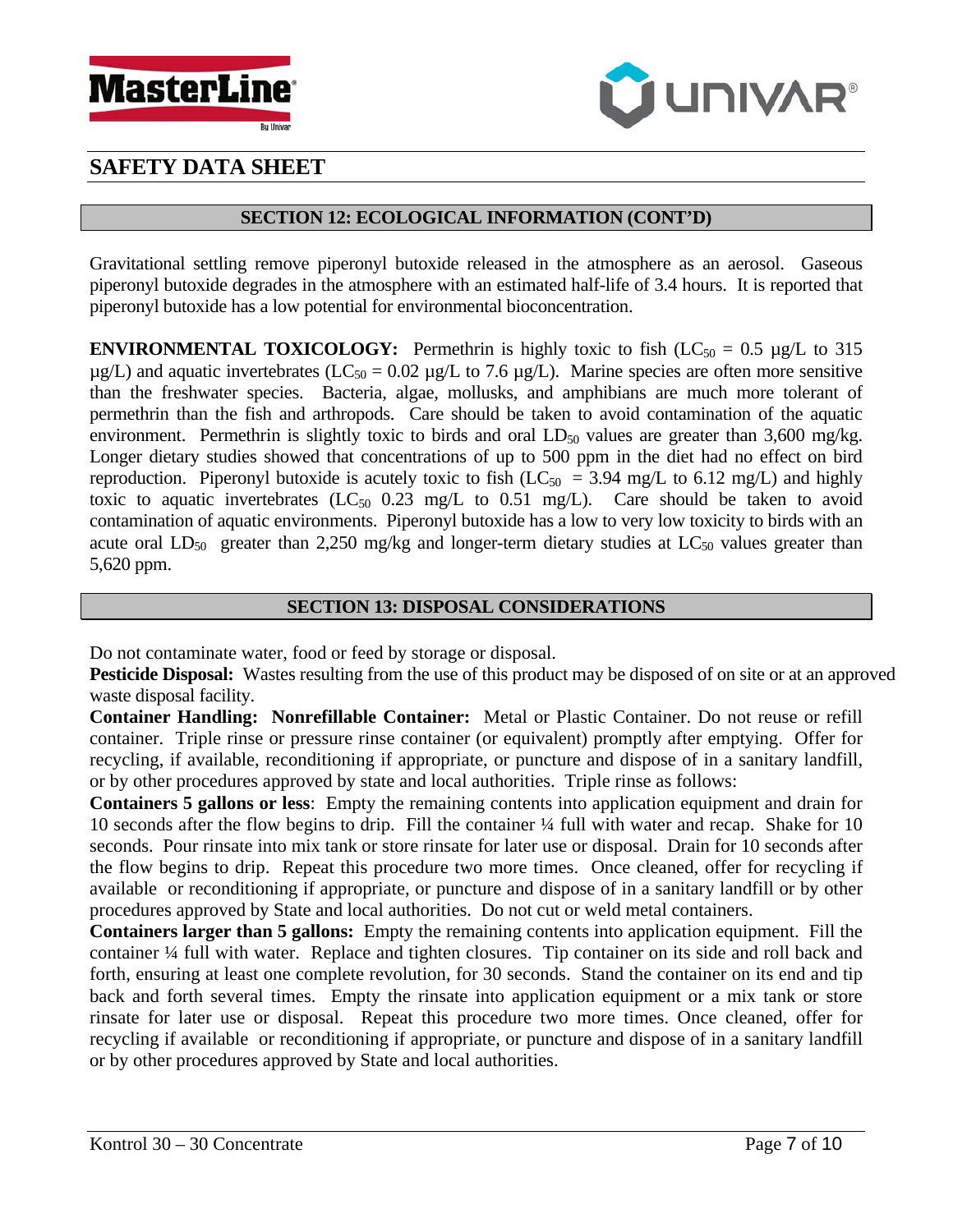



## **SECTION 13: DISPOSAL CONSIDERATIONS (CONT'D)**

**Pressure rinse as follows (all sizes):** Empty the remaining contents into application equipment or a mix tank and continue to drain for 10 seconds after the flow begins to drip. Hold container upside down over application equipment or mix tank or collect rinsate for later use or disposal. Insert pressure rinsing nozzle in the side of the container and rinse at about 40 PSI for at least 30 seconds. Drain for 10 seconds after the flow begins to drip.

**Refillable container:** Refill this container with pesticide only. Do not reuse this container for any other purpose. Cleaning the container before final disposal is the responsibility of the person disposing of the container. Cleaning before refilling is the responsibility of the refiller.

Return container to point of purchase for reuse with seal intact and in salable condition. Before refilling, inspect thoroughly for damage such as cracks, punctures, bulges, dents, abrasions, and damaged or worn threads on closure devices. After filling and before transporting, check for leaks. Do not refill or transport damaged or leaking container.

To clean the container before final disposal, empty the remaining contents from the container into application equipment or mix tank. Fill the container about 10 percent full with mineral oil. Agitate vigorously or recirculate mineral oil with pump for 2 minutes. Pour or pump rinsate into application equipment or rinsate collection system. Repeat this rinsing process two more times.

#### **BULK STORAGE AND DISPOSAL**

Do not contaminate water, food or feed by storage or disposal. Open dumping is prohibited.

**Storage:** Ground water contamination may be reduced by diking and flooring of permanent liquid bulk storage sites with an impermeable material.

**Pesticide Disposal:** Pesticide spray mixture or rinsate that cannot be used according to label instructions must be disposed of according to Federal and local procedures under Subtitle C or the Resource Conservation and Recovery Act.

# **SECTION 14: TRANSPORTATION INFORMATION**

**U.S. SURFACE FREIGHT CLASS:** Insecticide, NOI, other than Poison. NMFC Item 102120.

**MARINE POLLUTANT #1:** permethrin (Severe Marine Pollutant).

**OTHER SHIPPING INFORMATION:** This product is not regulated for transport in the USA when shipped via highway or railroad in non-bulk packages. Describe using the "U.S. Surface Freight Class" above, which applies in all cases.

**SPECIAL NOTE:** The following applies to water and air shipments, and shipments in bulk packages:

**PROPER SHIPPING NAME:** Environmentally hazardous substance, liquid, n.o.s. (permethrin)

# **HAZARD CLASS OR DIVISION:** 9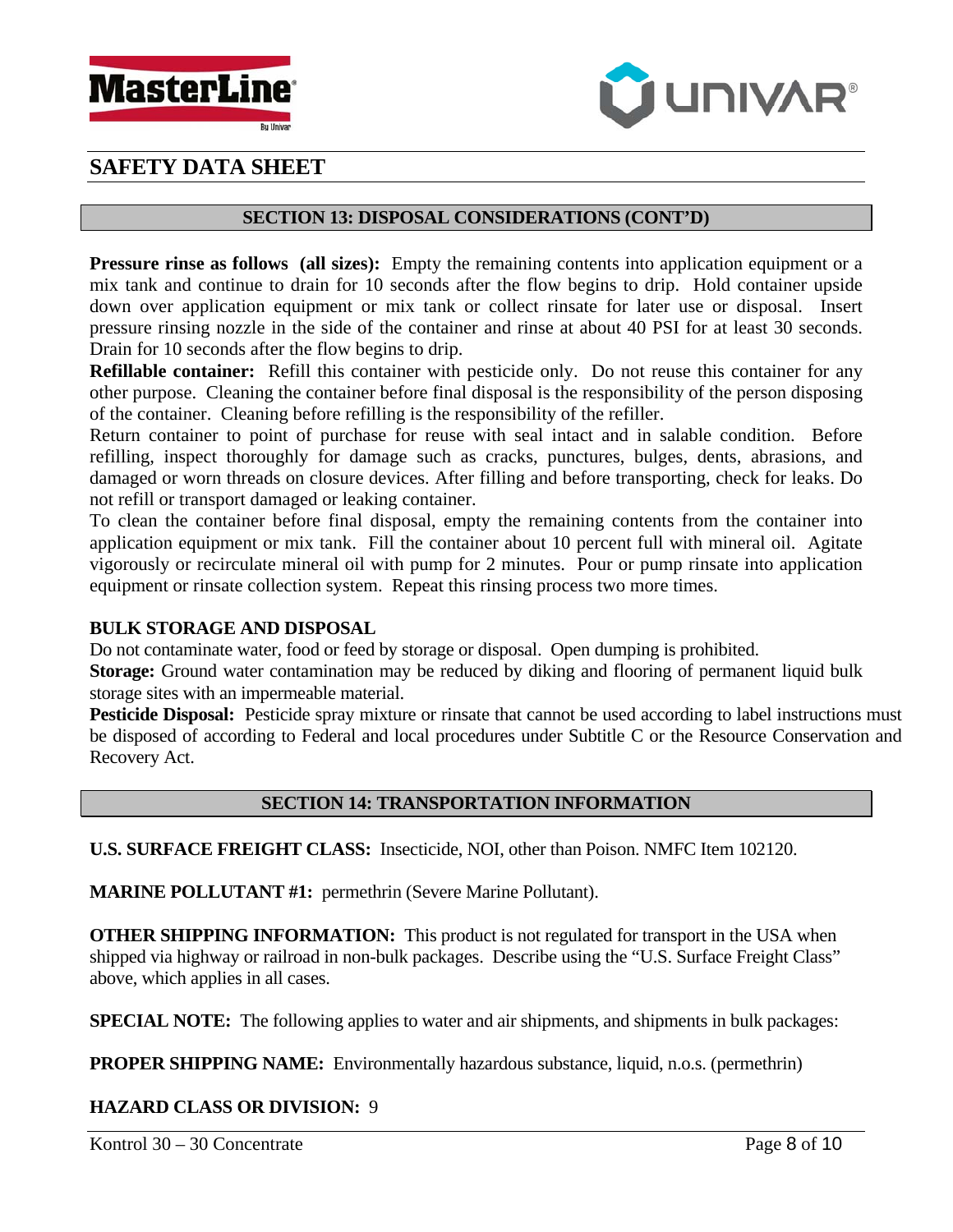



# **SECTION 14: TRANSPORTATION INFORMATION (CONT'D)**

**IDENTIFICATION NUMBER:** UN 3082

**PACKING GROUP:** III

**OTHER:** NAERG Guide 171

# **SECTION 15: REGULATORY INFORMATION**

#### **FIFRA INFORMATION:**

This chemical is a pesticide product registered by the Environmental Protection Agency and is subject to certain labeling requirements under Federal pesticide law. These requirements differ from the classification criteria and hazard information required for safety data sheets, and for the workplace labels of non-pesticide chemicals. The following is the hazard information as required on the pesticide label:

**CAUTION:** Contains petroleum distillate. Causes moderate eye irritation. Harmful if swallowed. Avoid contact with skin, eyes or clothing. Avoid breathing vapors or spray mist. Prolonged or frequently repeated skin contact may cause allergic reactions in some individuals. Wash hands thoroughly with soap and water after handling and before eating, drinking, chewing gum, using tobacco, or using the toilet. Remove contaminated clothing and wash before reuse.

**SARA 313 INFORMATION:** This product contains the following substances subject to the reporting requirements of Section 313 of Title III of the Superfund Amendments and Reauthorization Act of 1986 and 40 CFR Part 372:

| <b>CHEMICAL NAME</b> | <b>CAS NUMBER</b> | <b>CONCENTRATION</b> |
|----------------------|-------------------|----------------------|
| Permethrin           | 52645-53-1        | 30.0%                |
| Piperonyl Butoxide   | $51-03-5$         | 30.0%                |

**SARA HAZARD CATEGORY:** This product has been reviewed according to the EPA "Hazard Categories" promulgated under Sections 311 and 312 of the Superfund Amendment and Reauthorization Act of 1986 (SARA Title III) and is considered, under applicable definitions, to meet the following categories:

> An immediate health hazard A delayed health hazard

**TOXIC SUBSTANCES CONTROL ACT (TSCA):** All ingredients are on the TSCA inventory or are not required to be listed on the TSCA inventory.